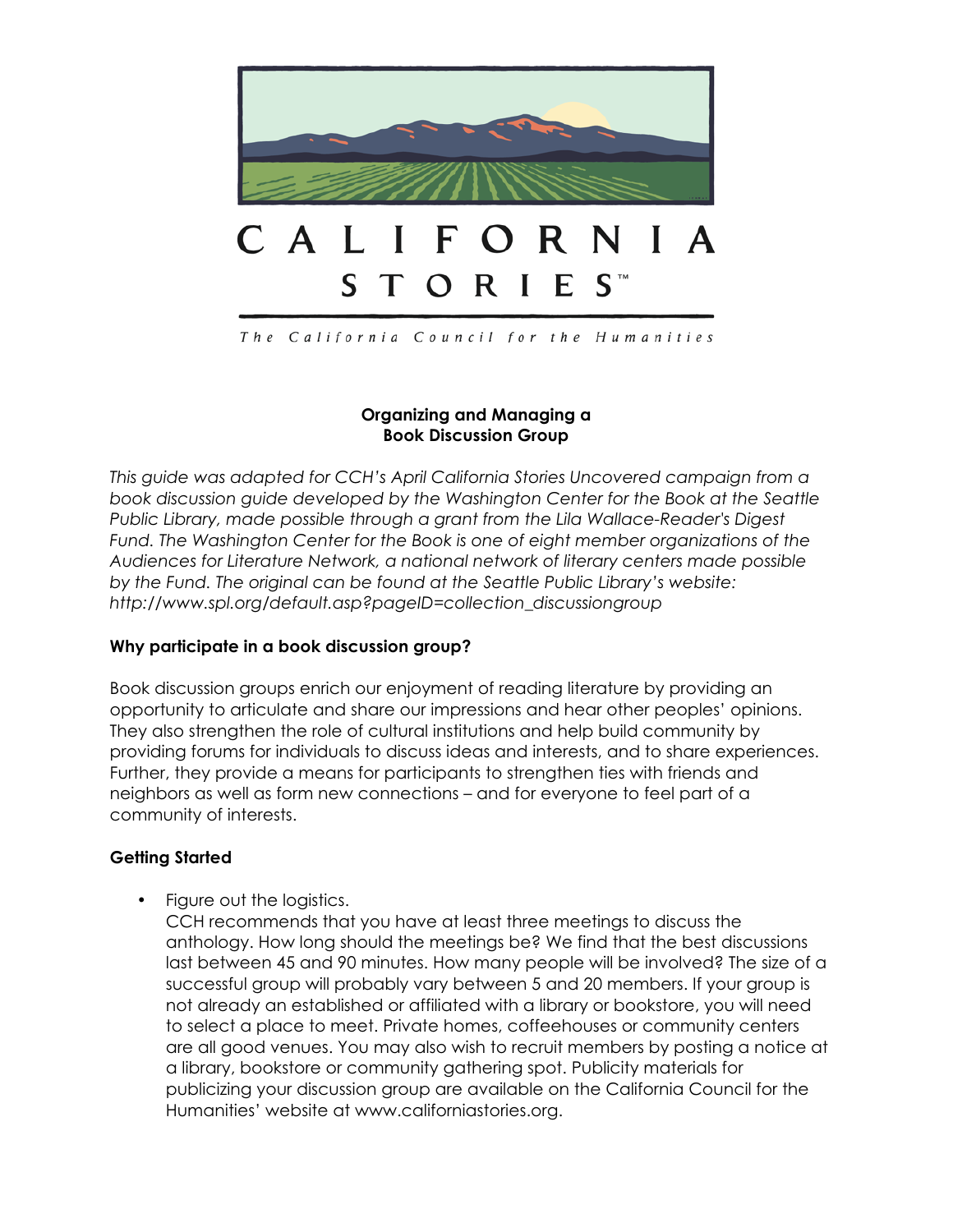Page 1 of 7

- Decide how the discussion will be run.
	- Will you have a leader? Will the same person be in charge for each meeting or will you rotate leaders? Some groups bring in an outside expert (who may need to be paid). Do you want the leader(s) to give a brief biography of the author and/or provide a selection of reviews of the stories to be discussed? The anthology has a built-in discussion guide to make the task of managing the book discussions easier for leaders. You can use that or adapt the suggestions provided below.
- Clarify the expectations of participants Careful reading, active participation in selecting and discussing books, and having fun are key elements for successful book discussions. You may want to discuss ground rules or copy and distribute the "tips for participants" provided below to everyone in the group.

## **Some tips for discussion leaders**

The discussion leader needs to keep the discussion focused, keep people participating, encourage people to express their perspectives while being respectful of the opinion of others, and help maintain a friendly and enjoyable atmosphere for the group. Here are some basic guidelines to keep in mind:

- Come prepared with some open-ended questions. Remember, questions that can be answered yes or no tend to cut off discussion quickly. Tips are provided, below, and a set of questions is included in our discussion guide.
- Questions should be used to guide the discussion and keep it on track, but be ready to let the discussion flow naturally. You'll often find that the questions you've prepared will come up naturally as part of the discussion.
- Remind participants that there are not necessarily any right answers to the questions posed.
- Don't be afraid to criticize a selection, but try to get the group to go beyond the "I just didn't like it" statement. What was it about the selection that made it unappealing? The style? The pacing? The characters? Has the author written other books that were better? Did it remind you of something else you have read that you liked or disliked? Remember that many of the best book discussions center on books that many group members dislike.
- Try to keep a balance in the discussion between personal revelations and reactions and a response to the reading itself. Of course, every reader responds to a book in ways that are intimately tied to his or her background, upbringing, experiences and view of the world. A story about a senseless murder will naturally strike a chord in a reader whose mother was killed. That's interesting, but what's more interesting is how the author chose to present the murder, or the author's attitude toward the murderer and victim. It's often too easy to let a group drown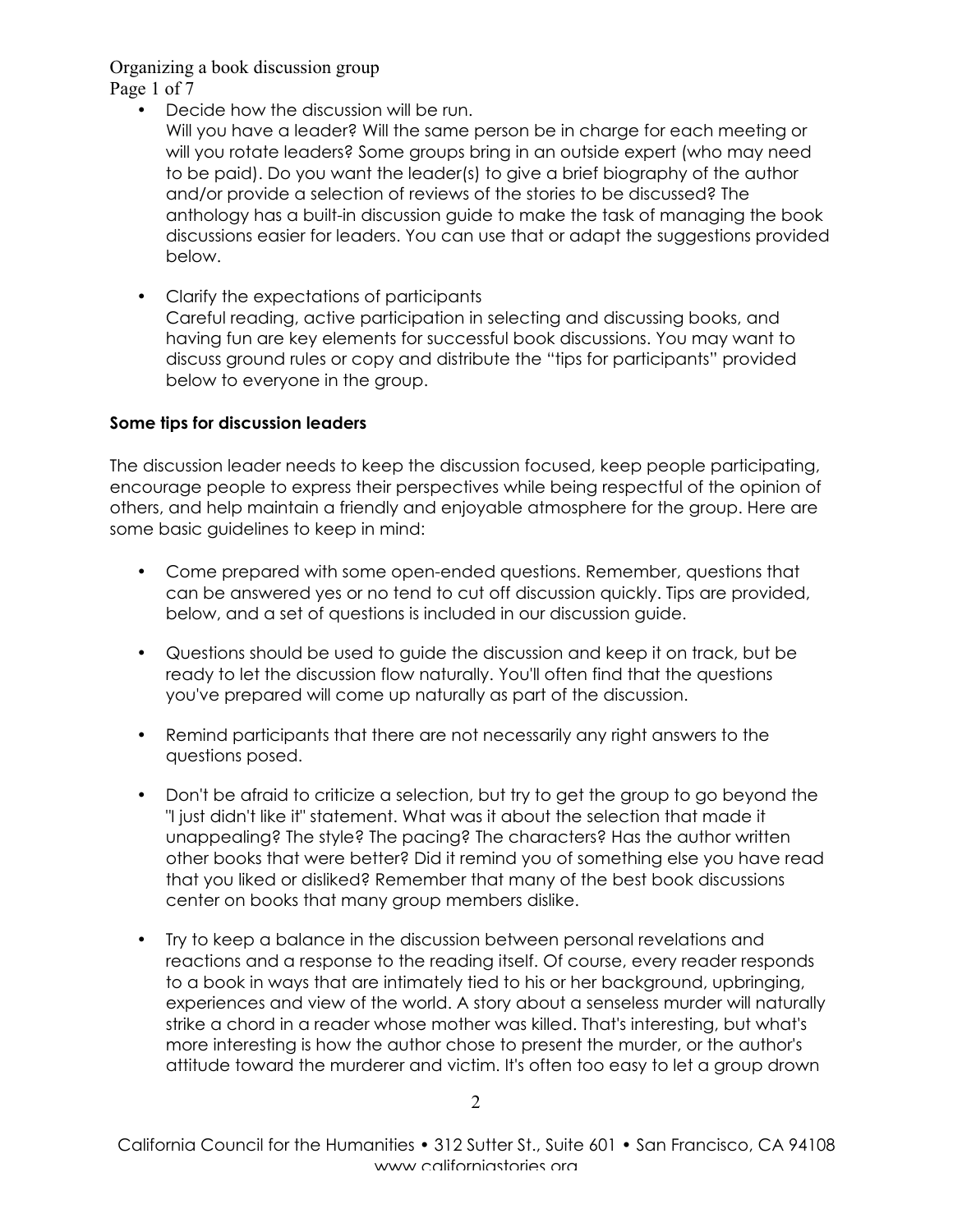Page 1 of 7

in reminiscences; if that's what the whole group wants to do, that's fine, but keep in mind that it's not a book discussion.

# **Discussion questions**

Discussions can focus on the stories, their themes, the authors, the readers' responses to the individual pieces, comparisons between selected pieces, or to the anthology as a whole. CCH has prepared a thematically organized discussion guide to use with *California Uncovered*, which can be found at the back of the book and online at www.californiastories.org. You can use it as a basis for your discussions, or you can create your own list of questions from the following list of suggestions.

- What makes the story distinctive?
- Is the period in which the story is set important to the theme? Why? Are the values presented dated? How?
- Is the setting of the story important to the theme? Why? How realistic is the setting?
- Does the theme of the story relate to the protagonist's gender? How?
- What did the author attempt to do in the piece? Was it successful?
- Would it make a good movie? Why?
- What is the author's worldview?
- Were the plot and subplots believable? Were they interesting?
- Did the author leave loose ends? What were they?
- How understandable were the motivations of the characters? What motivated the behavior of the characters?
- How is the story structured? Flashbacks? From one point of view? Why do you think the author chose to write the book this way?
- How does the language of the piece help convey the theme?
- Does the author rely heavily on imagery and symbolism?

The authors' lives and experiences can provide additional topics for discussion. Brief biographical notes about the authors are included in the anthology. You can find out more about them by using resources such as *Current Biography, Contemporary Authors, Something About the Author.* Find book reviews in *Book Review* Digest *and Book Review Index.* The *Dictionary of Literary Biography* gives biographical and critical material. These resources are probably available at your local library. The Internet is often another good source for reviews of the book and biographical information about the author.

# **Some tips for participants**

Ultimately, the success of a book group depends on the participants. Here are a few suggestions to make your discussions more enjoyable, productive and meaningful:

• Speak up! Group discussion is like a conversation; everyone takes part in it. Don't expect to be called on to speak; enter into the discussion with your comments of agreement or disagreement.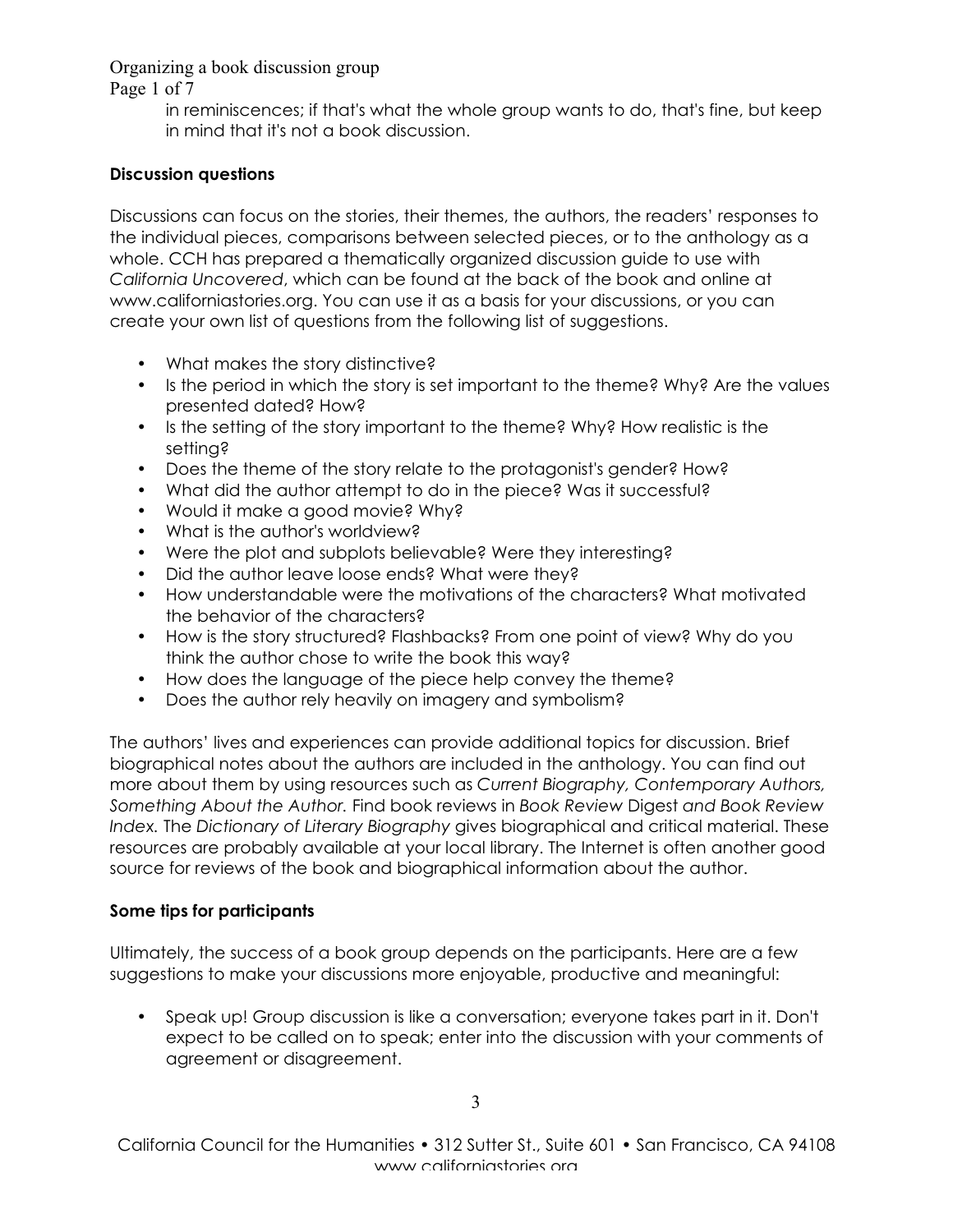Page 1 of 7

- Share your viewpoint and experience! When you find yourself disagreeing with other people's interpretations or opinions, say so and tell why, in a friendly way.
- Listen thoughtfully to others! Try to understand the other person's point of view. Remember, there are several points of view possible on every question. Be respectful, but also be critical: Don't accept ideas that don't have a sound basis.
- Be brief! Share the discussion with others. Speak for only a few minutes at a time. Make your point in as a few words as possible. Be ready to let someone else speak. A good discussion includes everyone in the conversation.
- This is a discussion, not a class or a debate! Each speaker should respond to what the person before him/her said. Don't prepare speeches; there should be a spontaneous exchange of ideas and opinions.
- Come with your own questions in mind! As you read the selection, make note of the points on which you'd like to hear the comments of group members. If the questions asked don't address your concerns, raise your own!

## **Suggestions for reading critically**

The very best stories are those that connect to your experience. They reveal an important truth or provide a profound sense of kinship between reader and writer. Searching for, identifying and discussing these truths deepen the reader's appreciation of the story.

Asking questions, reading carefully, imagining yourself in the story, analyzing style and structure, and searching for personal meaning in a work of literature all enhance the work's value and the discussion potential for your group.

- Make notes and mark pages as you go. Reading for a book discussion – whether you are the leader or simply a participant – differs somewhat from reading purely for pleasure. As you read a book in preparation for a discussion, ask questions of yourself and mark down pages you might want to refer back to. Make notes like, "Is this significant?" or "Why does the author include this?" Making notes as you go slows down your reading but saves you the time of searching out important passages later.
- Ask tough questions of yourself and the book. Obviously, asking questions of yourself as you read means you don't know the answer yet, and sometimes you never will discover the answers. Don't be afraid to ask hard questions because often the author is presenting difficult issues for that very purpose. Look for questions that may lead to in-depth conversations with your group and make the readings more meaningful.
- Pay attention to the authors' messages. As with any skill, critical reading improves with practice. Remember that a good author uses every word in a text deliberately. Try to be aware of what the authors are revealing about themselves and what they want you to learn about life from their perspectives.